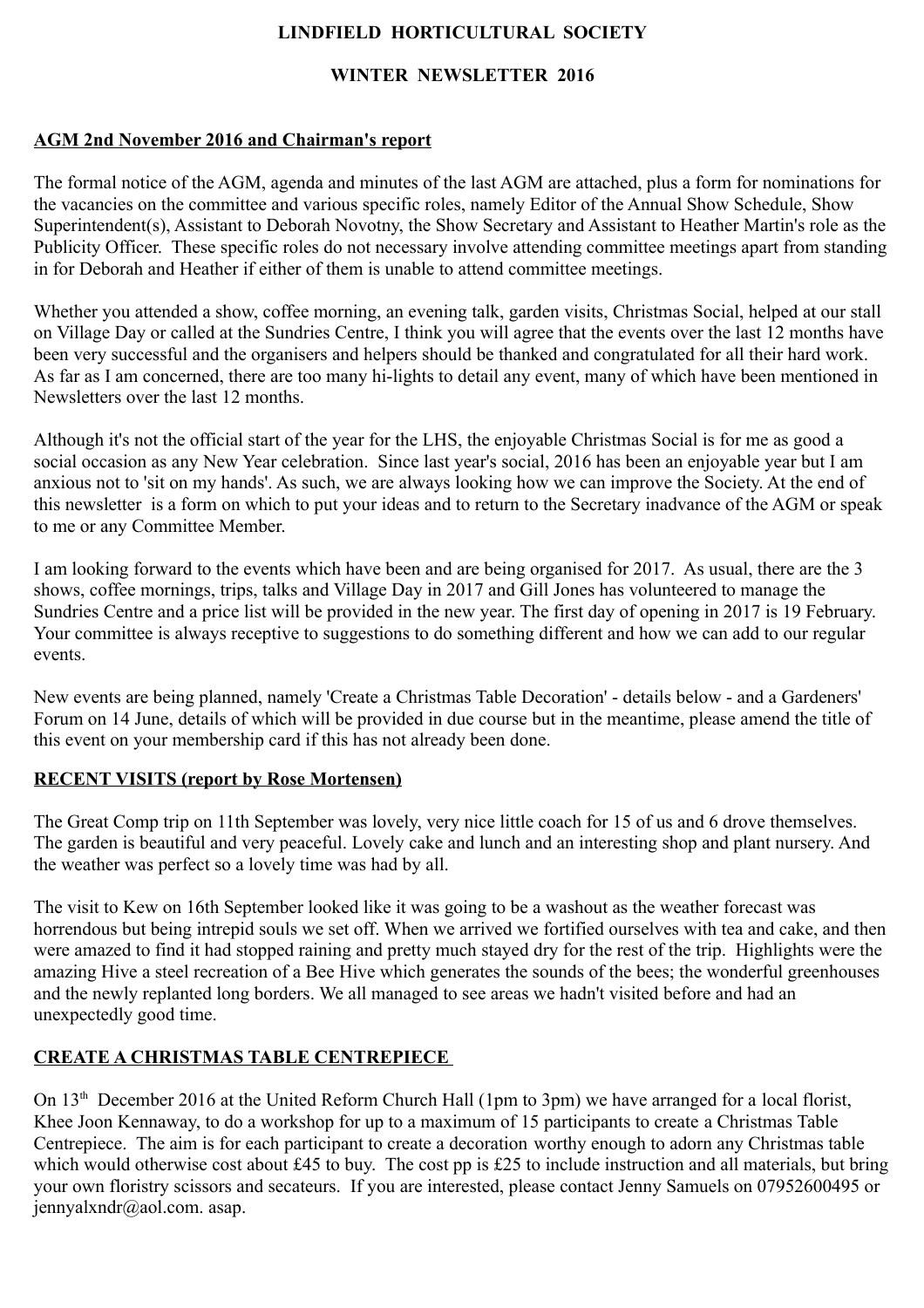#### **AUTUMN SHOW**

As luck would have it, after some days of hot dry weather, it rained on the Saturday of the Show which must have gladdened the heart of most gardeners and all who attended the Show appeared to have enjoyed themselves in the dry.

I was somewhat incapacitated and did not get the opportunity to have a good look at all the exhibits. Whilst trying to make myself useful by selling Uncle Duncan daffodil bulbs, I did get some nice comments about the show and of course there were many oohs and aahs about the size of Ian Cooper's pumpkin close by to where I was sitting. For those who are unaware of what happens to his pumpkins, Ian does assure me that last year's pumpkin was consumed by his family, friends and neighbours and in so doing collected £38 for St Peters and St James Hospice.

The Uncle Duncan bulbs were specially purchased to encourage the growing of and enhance the different varieties of daffodils and I am looking forward to seeing all the entries of a single stem of an Uncle Duncan daffodil in the 2017 Spring Show.

I must congratulate all exhibitors and organisers and their helpers for putting on the Show and providing the excellent catering. KEH looked splendid. Also, thanks go to all concerned including our visitors for again making our Shows such lovely sociable events.

Finally and last but not least, congratulations to the following for winning best in Show - Neal McNamara - Vegetable, Colin Brunt - Fruit, Margaret Wells - Cookery and Sue Stockwell - Handicraft and to the following award winners:-

#### **LHS Cups and Awards for the Autumn Show:-**

Colin Brunt - The Bob Lacey Salver Tim Richardson - The Massey-Dawson Tim Richardson - The Helena Hall Cup Ann Higgins - The Dahlia Members Cup Peter Hinze - The Huddart Cup Debbie Anscombe - The Dahlia Championship Cup Jeff Essen - The Penny Cup Gillian Macmillan - The Harry Tester Cup Florence Fearn-Hughes - Kieron James Toys Shield Liam Jolly - The Junior Shield James Dunlop - LHS Junior Cup Ian Cooper - The LHS Pumpkin Cup

#### **LHS Annual Cups and Awards for accumulated results during all the 2016 Shows:-**

Debbie Anscombe -The Lady Wilkinson Silver Tray Maureen Manley - The Morecombe White Cup Liz Hinze - The Proctor Cup Tim Richardson - The Shepherd Cup Andrew Harding - The Ron Pickett Trophy Florence Fearn-Hughes -.The LHS Junior Perpetual Shield Liam Jolly - The Shepherd Perpetual Shield

#### **AND FINALLY Just a Little Reminder**

We are having a seed swop at our Coffee Morning on Saturday  $4<sup>th</sup>$  February, this is a new venture for the Horticultural Society, so we would like to make it a success. Please start collecting your seeds now, if you haven't started already, putting them in a small envelope and labelling with a name and colour. Please make up as many as you can, as we will sell anything that is not swopped.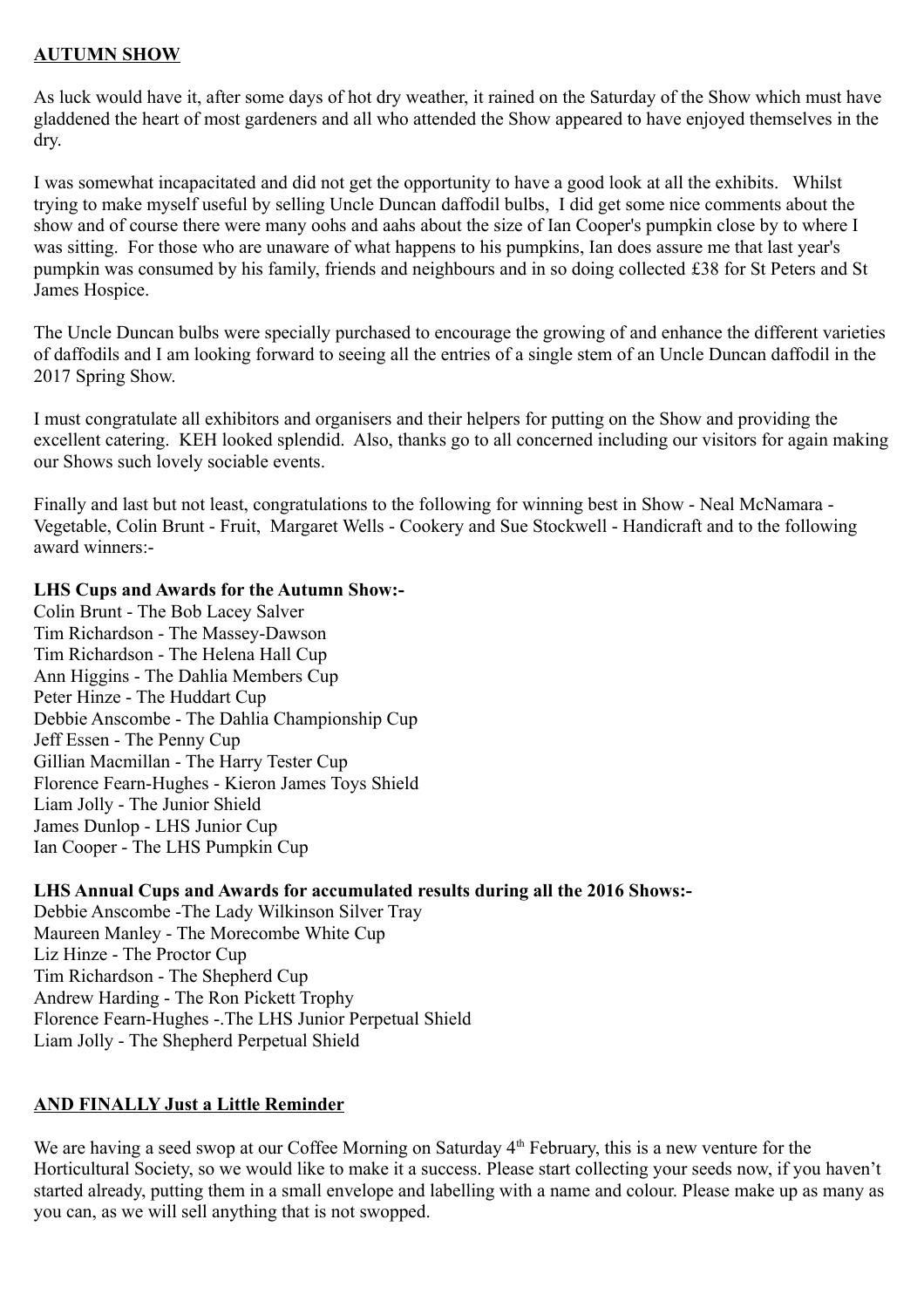#### **LINDFIELD HORTICULTURAL SOCIETY ANNUAL GENERAL MEETING WEDNESDAY, 2nd NOVEMBER 2016 AT 7.30pm KING EDWARD HALL, LINDFIELD**

#### **AGENDA**

- 1. Chairman's Welcome
- 2. Approval of the AGM Minutes of the Meetings held on 11th November 2015 and 13<sup>th</sup> January 2016 (See attached)
- 3. Matters Arising
- 4. Chairman's Report (attached)
- 5. Treasurer's Report and adoption of the Statement of Accounts for the year ending 30th September 2016 (to be laid round)
- 6. Election of Chairman
- 7. Election of Officers: Vice Chairman, Treasurer, Secretary, Show Secretary, Catering Supervisor Sundries Centre Supervisor
- 8. Election of a committee of not more than nine members
- 9. Appointment of Show Superintendent, Editor of the Annual Show Schedule, Assistant Show Secretary and Assistant Publicity Officer
- 10. Appointment of an Examiner
- 11. Members Proposals:
- 12. Any other Business

N.B. - Members' Nominations for Chairman, Officers or Membership of the committee should be made on the form below and must reach the Honorary Secretary Pat Whetstone by Wednesday 26th October 2016.

#### **Useful numbers:**-

Chris Gurr (Chairman) 482739 or [cjgurr@aol.com,](mailto:cjgurr@aol.com) Pat Whetstone (Hon. Secretary) 483236 or [whet25@btinternet.com,](mailto:whet25@btinternet.com) Michael Elliott (Hon. Treasurer) 483039 or michaelelliott6@googlemail.com, Deborah Novotny (Show Secretary) 483871, Heather Martin (Publicity) 487775, Rose Mortensen (Outings) 483229, Wendy Dumbleton (Talks) 482633 and Joyce Gladwell (Membership Secretary) 456509.

Website: [www.lindfieldhorts.org.uk](http://www.lindfieldhorts.org.uk/) Facebook: [www.facebook.com/lindfieldhort](http://www.facebook.com/lindfieldhort) Twitter: @LindfieldHortSx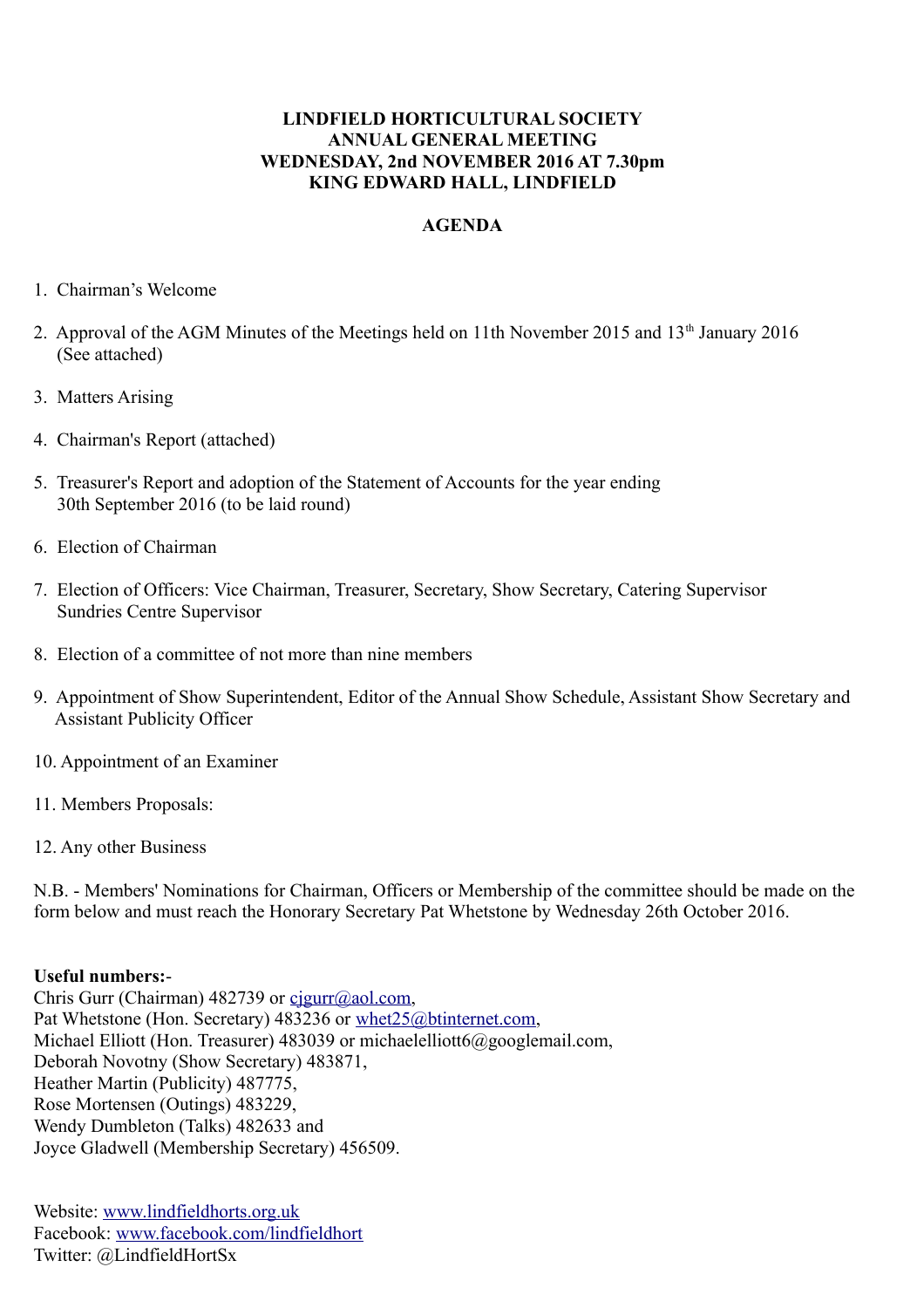# **Minutes of the AGM of the Society held on Wednesday 11th November 2015 and 13th January 2016 in the King Edward Hall**

- 1. **Chairman's welcome and Apologies for Absence**: Martin Higgins welcomed everyone and pointed out that visitors were welcome to stay for the meeting but that they were not eligible to vote. Apologies for absence had been received from: Tracy Adams, Rolf Lloyd-Williams, Ian Cooper, Richard Hilson, Rosemary & Neville Humphreys and Mr & Mrs Breading.
- **2. Minutes of the 2015 AGM:** There being no amendments it was proposed and seconded that the minutes be signed as a true record.
- 3. **Matter arising:** The were no matters arising.
- 4. **The Chairman's report** had been circulated with the agenda so it was agreed to be taken as read. Martin spoke of the desperate need for more helpers. Many of the officers posts were still vacant. The good news was that Janice Black had agreed to take on the task of organising the raffles. He then thanked all the officers, committee members and society members who gave their help. Special mention was made to Anne Peters our assistant membership secretary. Martin then went on to speak about the form "Making the Society attractive to a modern membership" which was circulated with the agenda. So far he had received no replies. He pointed out that it was important for the future of the LHS to have the input from the members on the existing or future programmes.
- 5. **Statement of accounts for y/e 30 September 2015.** The Treasurer, Michael Elliott, advised the members that the accounts had been examined and passed by Malcolm Springall. There was a surplus for the year of £562 but the shows had made a loss and the membership was down. With regard to the bank balance of £12000. Michael pointed out that is was pointless investing any of this as the interest rates were so low. Michael then went on to thank Debbie Anscombe and Anne Marsden for their hard work in obtaining the adverts for the show schedule which brought in at least £800 towards the cost and the rest of his team Joyce Gladwell, Anne Peters and Sandra Huggett.
- 6. **Election of Chairman.** President David Hobbs took the chair and thanked all the members who had attended and on behalf of these members thanked the Chairman and Committee for all their hard work. David pointed out that Martin Higgins was retiring as Chairman and gave a personal thanks to Martin for all his exceptional work over the years. Chris Gurr had been nominated by Michael and Alison Elliott as the new Chairman. This was unanimously accepted and Chris was duly appointed as Chairman.Michael Elliott then made a presentation to retiring Chairman Martin in appreciation of all his work for the society. A bouquet of flowers was also presented to Martins wife Anne.At the start of item 7 the new Chairman Chris Gurr was taken ill and the meeting and talk were adjourned. The AGM to be reconvened at a later date.

AGM reconvened and apologies for absence were received from Pat Whetstone and Anne Marsden

**7. Election of Officers** Chris Gurr initially thanked everyone for coming and then went through the available positions and tried to fill the vacant ones from the floor with no luck. Vice Chairman – Vacant Secretary – Vacant (Pat Whetstone will cover what she can) Treasurer – Michael Elliott Show Superintendent – Vacant (Richard Hilson will cover when he is available otherwise Neal McNamara or Michael Elliott) Show Secretary – Deborah Novotny Flower Arranging Steward – Vacant (Gill jones, Anne Skinner and Clare Wilson have agreed to put ideas to the Committee) Cookery Steward – Sheila Hobbs Handicraft and Junior Steward – Pat Whetstone Catering Supervisor – Debbie Anscombe Sundries Centre – Vacant (Chris mentioned that Alan and Noreen have moved away and for one year only Michael Elliott and Sheila Hobbs had agreed to keep the Centre open. A Volunteer is needed to run the Centre) Publicity – Heather Martin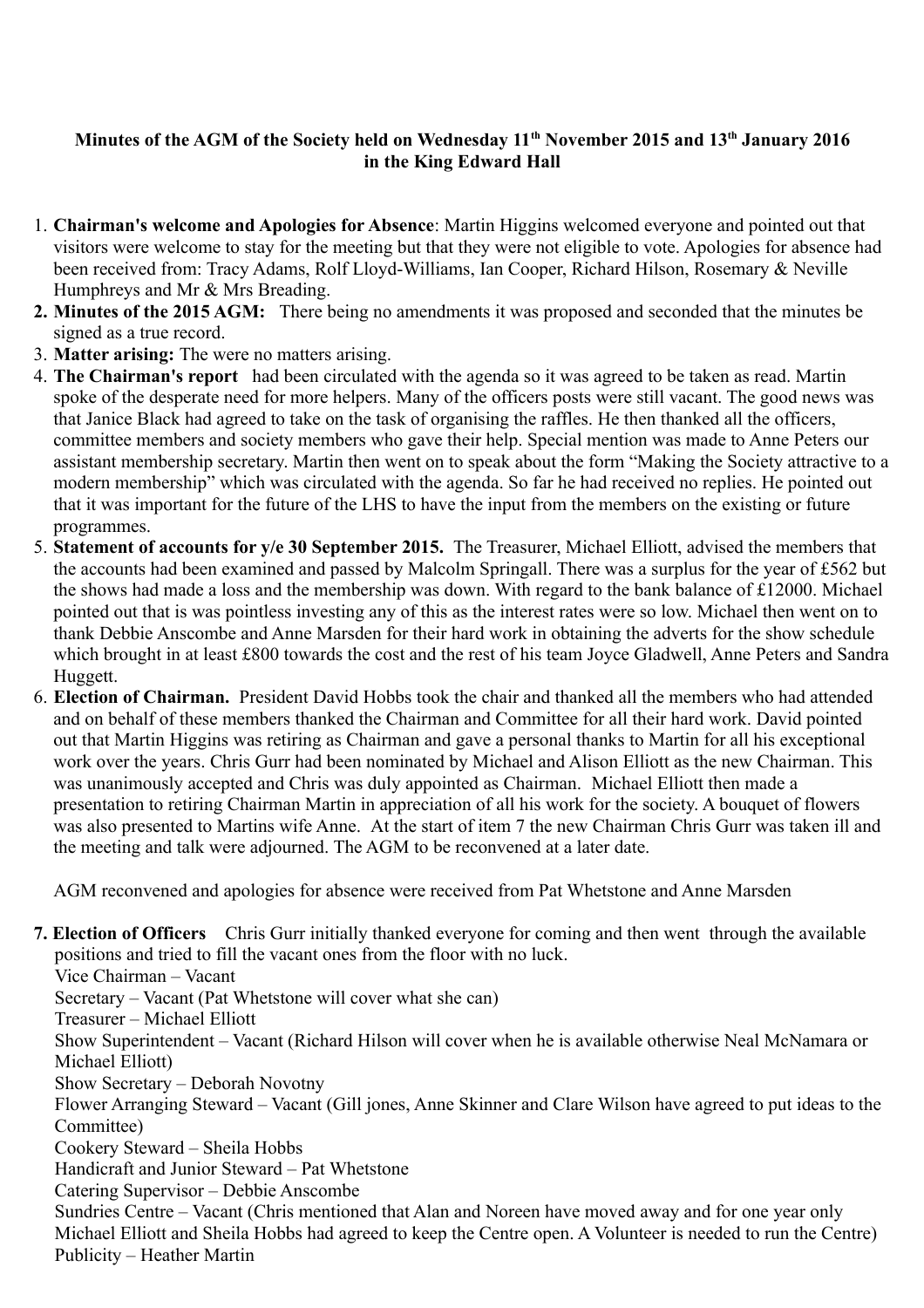Chris then stressed how desperately the Committee needs help. He was particularly concerned about the production of the Schedule which had been done by Martin Higgins for the last ten years.

- **8. Election of Committee** Anne Marsden, Jennie Samuels, Susan Bartlett and Andrew Harding. were elected to the Committee en-bloc proposed by Alison Elliott and seconded by Audrey Kite. Chris then thanked all the volunteers who fill various posts at our meetings. Joyce Gladwell, Anne Peters and Sandra Huggett who collect and keep Membership records, Wendy Dumbleton who organises the Talks programme, Rose Mortenson who arranges our outings, Janice Black who has from this meeting taken over running the Raffles, Ivy Brunt who helps Heather with the distribution of the posters, Alison Elliott who organises the Social, Neal and Nita McNamara for their help on the door and selling plants and Richard Hilson that helps at the shows.
- **9. Election of Accounts Examiner** Michael proposed and thanked Malcolm Springall seconded by Neal McNamara.
- **10. Consideration of Membership Fees** Michael told the members that the last increase in fees had been in 2010 and that costs were rising considerably. He explained that if a substantial loss was made in 2015/16 it would not be possible under the Societies rule to increase fees until the 1<sup>st</sup> October 2017. The Committee proposed that the Members authorised the Committee to put up the fees from 1<sup>st</sup> October 2016 should there be a substantial loss in 2015/16 and that they (the Committee) considered it necessary. There was considerable discussion, some members felt that fees should be increased from the 1<sup>st</sup> October 2016 and with others feeling that we should wait and see. The Treasurer made the point that there was no need for any 'knee jerk' reaction as the Societies had plenty in reserve. It was then proposed by Mrs B Billins and seconded by Mrs W Dumbleton that Membership fees be increased to £6 for an individual and £10 for a couple from the 1<sup>st</sup> October 2016.There was clearly a wish for this course of action, so the Chairman put it to a vote. From the show of hands it was abundantly clear that there was an over whelming majority in favour of the motion which was carried.
- **11. Future of the Society Questionnaires** Very few responses had been received from the questionnaires and Chris made a plea for the members to tell the Committee what they wanted from the Society
- **12. ANB** The only other business was a thank you from Chris to the people who had volunteered to help distribute Schedules and Newsletters.

The meeting was closed at 8.35pm.